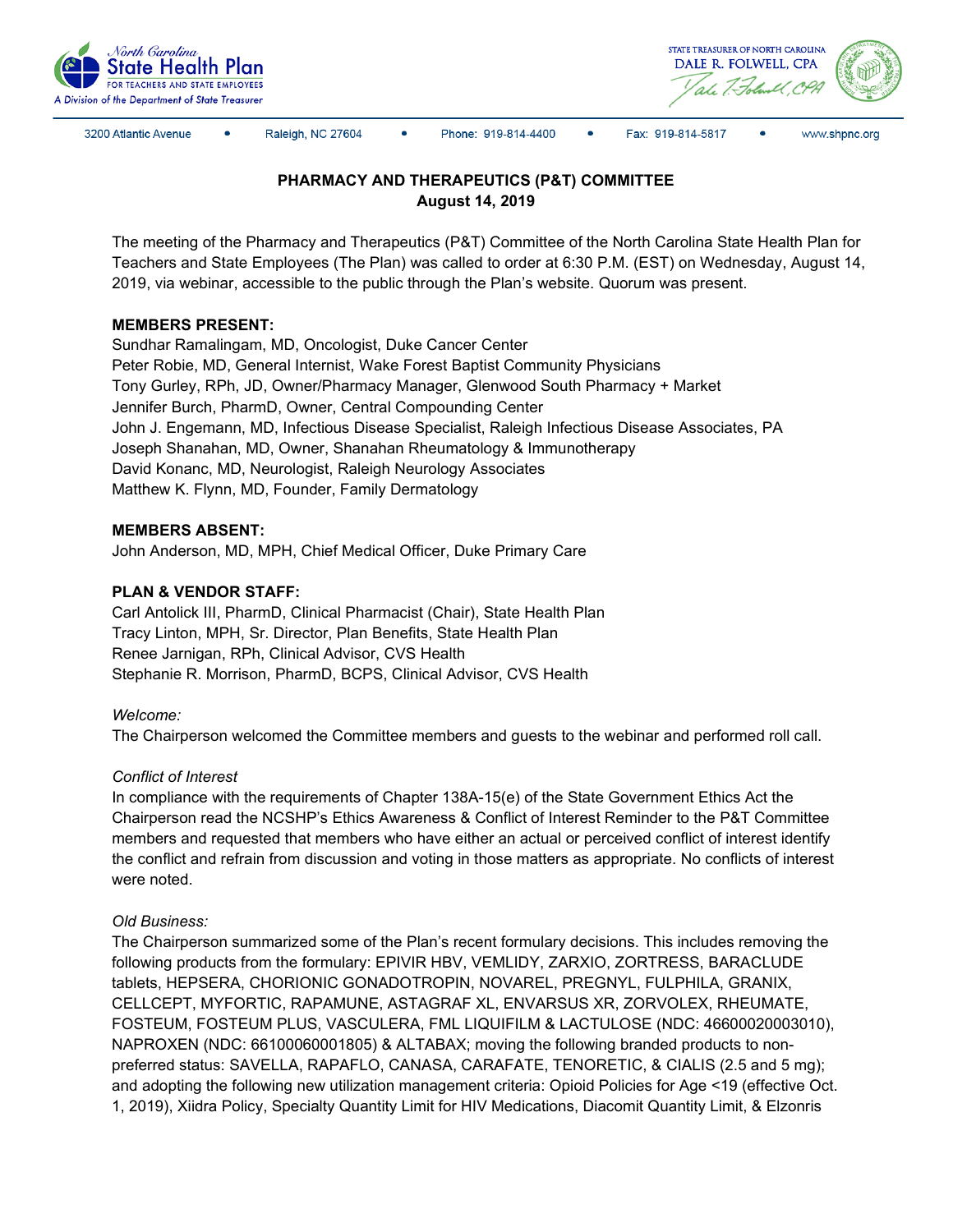

Specialty Guideline Management. All these changes were approved by the Committee during February's meeting and subsequently went into effect July 1, 2019.

#### *Minutes from Previous P&T Meeting:*

The Chairperson asked the P&T Committee members to review the May 2019 P&T meeting minutes, which were distributed prior to the meeting. There were no additions or corrections to the minutes so they were approved as is.

#### *Formulary Updates:*

The Chairperson introduced CVS Caremark's Clinical Advisors Heather Renee Jarnigan, RPh, & Stephanie Morrison, PharmD, BCPS whom would be presenting CVS Caremark's Quarterly Formulary Updates, effective October 1, 2019. This included drug removals and additions to the formulary as well as tier changes and utilization management policies.

Ms. Jarnigan began by reviewing the following products that will be excluded from the formulary starting on the effective date: SABRIL, COLCRYS, PERCOCET, TOPROL XL, XANAX IR/XR, LAMICTAL IR/ODT/CHEW/XR, ONFI, PRISTIQ, LEXAPRO, PROZAC, EVEKEO, SUBOXONE, BEYAZ, MINASTRIN 24 FE, YAZ, ORTHO TRI-CYCLIN LO, MINIVELLE, VIVELLE-DOT, LIALDA, ACIPHEX, RAPAFLO, CIALIS, COUMADIN, SINGULAIR, FINACEA, PREVIDENT, mupirocin cream 2%, metformin ER (Fortamet/Glumetza), glycopyrrolate 1.5mg, omeprazole/bicarb capsules/packets, fenoprofen 200mg, fenoprofen 400mg naproxen CR 375/500mg, naproxen 125mg/5mL, fenofibrate 120mg, fenoglide 120mg, VECTICAL, calcitriol ointment, diflorasone cream, PSORCON, CORDRAN, flurandrenolide, lidocaine/tetracaine, LIDOTREX diflorasone ointment, calcipotriene cream, doxepin cream, carbinozamine 6mg, dihydroergotamine spray, & FOLIC-K. All products being removed have therapeutic alternatives or generic equivalents that are covered as preferred products on the Plan's custom formulary. During the discussions it was noted that there is an exceptions process available for any excluded product if deemed medically necessary. Dr. Robie asked how many manufacturers are currently making colchicine because there has been a drastic price increase. Ms. Jarnigan said there were at least 3 to 4 manufacturers but would research to confirm. There was no opposition to the formulary removals from the Committee members, so the changes were approved as presented.

Ms. Jarnigan identified all the branded products that will be moving to a non-preferred status, or up tiered. They included: FIORINAL, RANEXA, ANDROGEL, VESICARE, DIFFERIN, & ORACEA. All of these products have formulary alternatives that are preferred. There was no opposition from the Committee members so the changes were approved as presented.

Ms. Jarnigan identified all the branded products that will be moving to a preferred status, or down tiered. They include: none. There was no opposition from the Committee members so the changes were approved as presented.

Ms. Jarnigan identified all the medications that were being removed from CVS's New-to-Market block and would be available as covered products effective October 1, 2019, while Dr. Morrison covered any utilization management policies that went along with the new products. The new medications being added to the formulary are as follows: SKYRIZI, MAVENCLAD, QBREXA, KALYDECO, ZYKADIA, PRENATAL PLUS + DHA, KADIAN, RITUXAN, AVASTIN, HERCEPTIN, RUZURGI, KENALOG-80, QTERN,